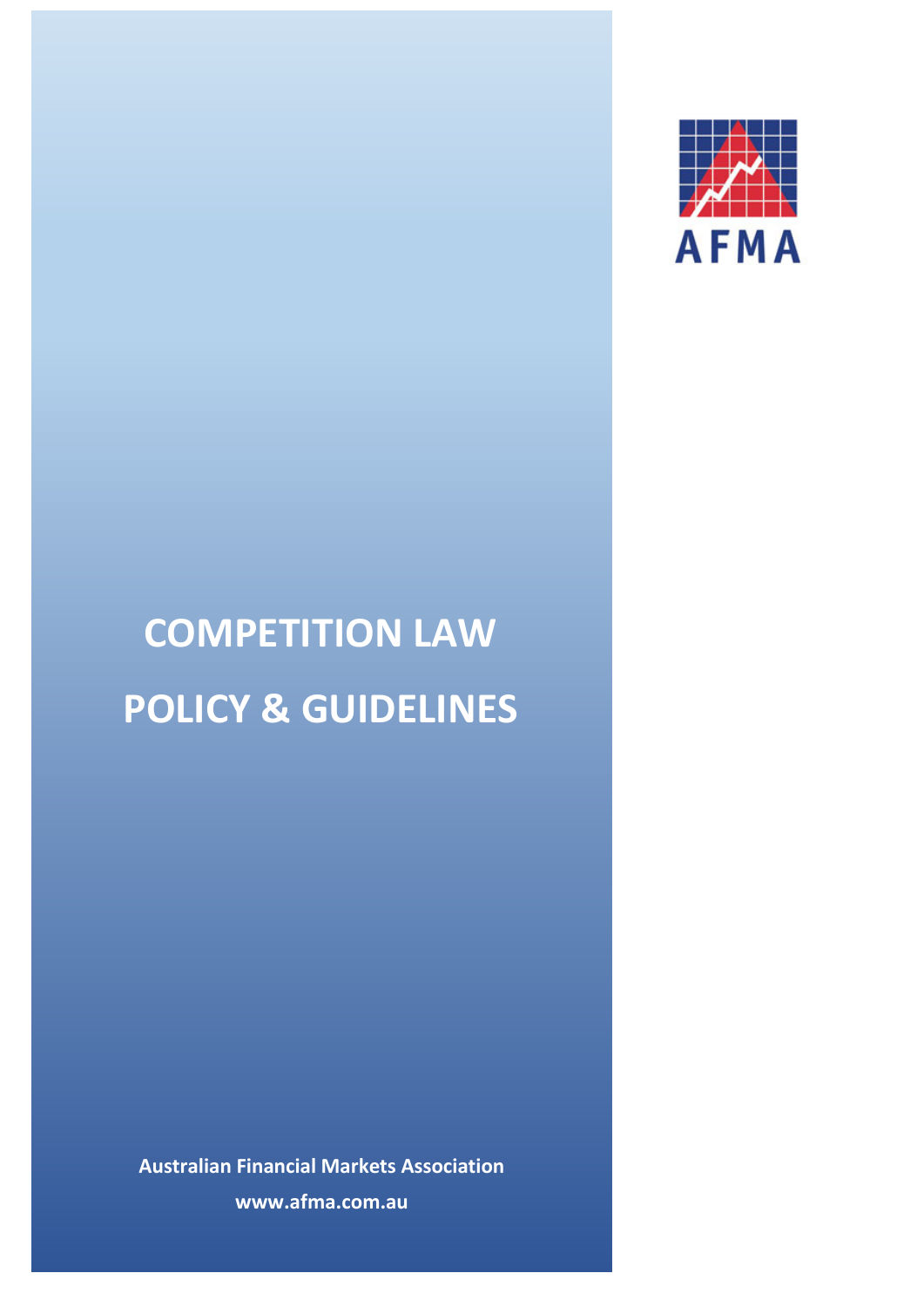# **COMPETITION LAW POLICY & GUIDELINES**

*Version 2 January 2018*

## **Australian Financial Markets Association**

**Enquiries**

Telephone: + 61 2 9776 7900

Email[: info@afma.com.au](mailto:info@afma.com.au)

GPO Box 3655 Sydney NSW 2001

*Copyright in this publication is owned by the Australian Financial Markets Association.*

*This publication is distributed on the condition and understanding that AFMA is not engaged in providing any legal, accounting or other professional advice or services.*

*Members and any other organisation or individual following the Guidelines should satisfy themselves as to applicability to their specific circumstances. AFMA expressly disclaims liability for the consequences of any action or inaction taken as a result of following these Guidelines.*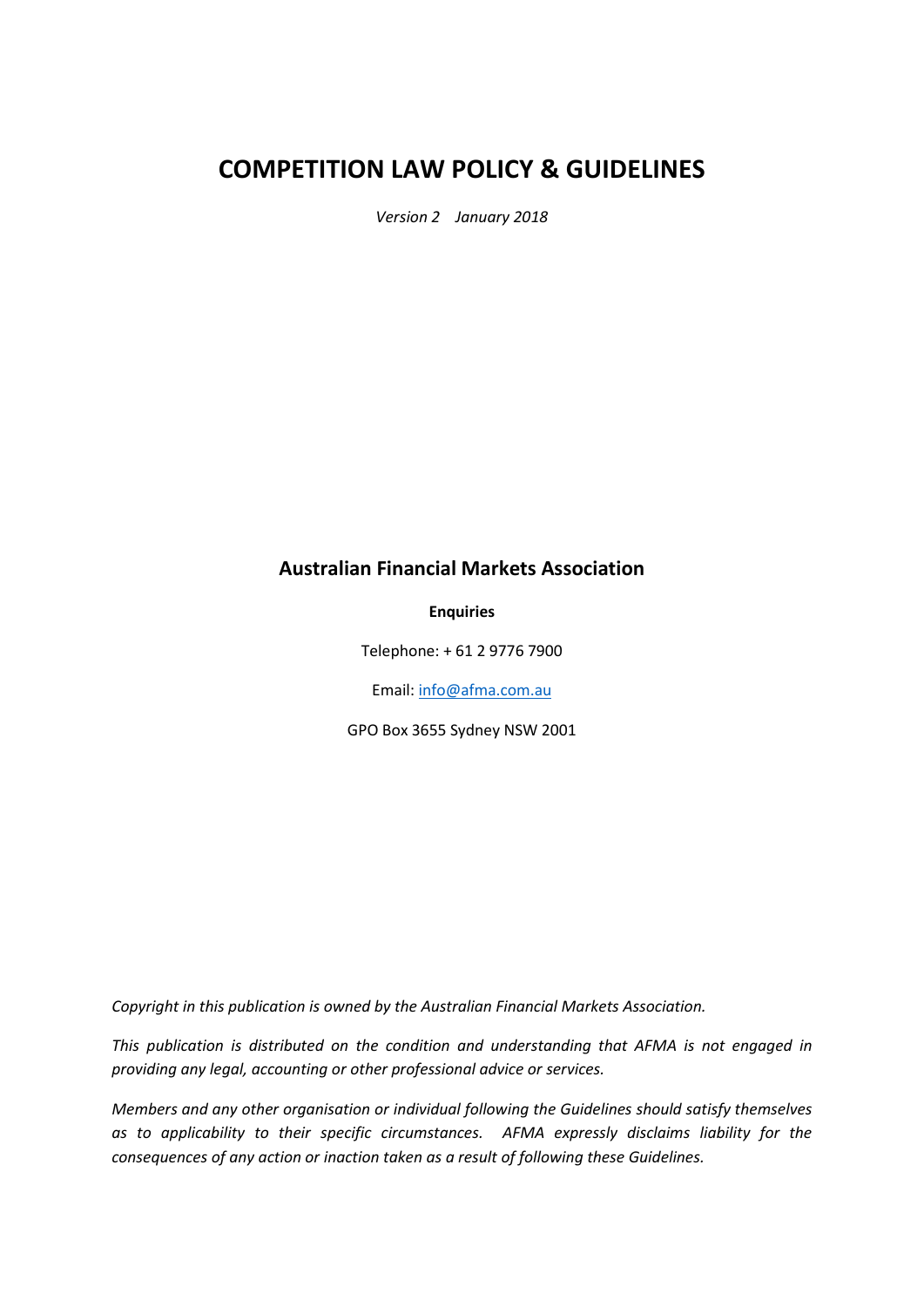## Contents

| 1 <sub>1</sub> |  |
|----------------|--|
| 2.             |  |
| 3.             |  |
| 3.1.           |  |
| 3.2.           |  |
| 4.             |  |
| 4.1.           |  |
| 4.2.           |  |
| 4.3.           |  |
| 5.             |  |
| 5.1.           |  |
| 5.2.           |  |
| 5.3.           |  |
| 5.4.           |  |
| 5.5.           |  |
| 5.6.           |  |
| 5.7.           |  |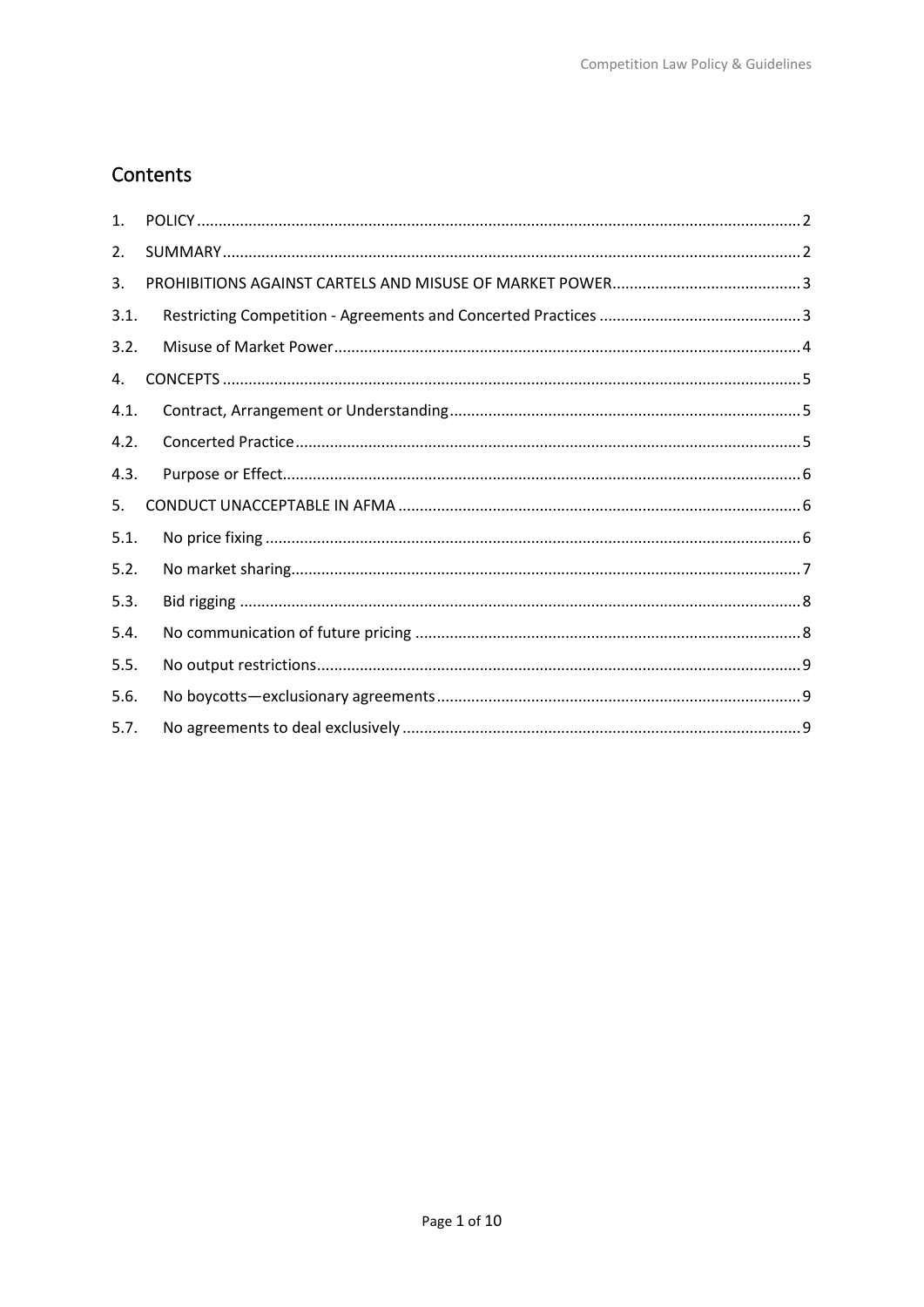## <span id="page-3-0"></span>1. POLICY

The Australian Financial Markets Association (AFMA) is the leading industry association promoting efficiency, integrity and professionalism in Australia's financial markets and provides leadership in advancing the interests of all market participants. AFMA represents financial market participants, including Australian and international banks, leading brokers, securities companies, state government treasury corporations, fund managers, traders in electricity and other specialised markets and industry service providers.

AFMA promotes best practice in financial markets and provides support and services to members to this end. The reputation of AFMA as an organisation and the industry we represent is of importance to us and the wider community.

The propose of the document is to set out AFMA's policy on competition law issues and give guidance to AFMA staff and its members to assist them with conforming to competition law in the context of the forum we provide as a trade association for members to come together to consider issues of common interest.

It is AFMA's policy to comply with competition law and to put in place procedures to ensure compliance with the law. AFMA will not participate in nor facilitate any activity or agreement which is contrary to competition law rules.

Each member of AFMA staff and each member representative participating in AFMA business (including meetings, calls, events and other discussions) must be mindful of compliance with competition law.

While this policy and guidelines provide a high level overview of competition law issues that might be relevant to AFMA staff and AFMA members, it is not possible to anticipate all factors which might give rise to competition law issues. These guidelines does not constitute legal advice and where necessary specific legal advice should be sought from a qualified legal adviser.

## <span id="page-3-1"></span>2. SUMMARY

AFMA staff are not to facilitate and members are not to use AFMA forums to come to arrangements or understandings or engage in concerted practices between themselves to lessen competition that:

- 1) Fix prices by charging the same prices.
- 2) Restrict the production or supply of goods or services, or to restrict the supply to particular persons. This may also take the form of boycotts, that is, agreeing that a particular business will only be able to supply or obtain goods or services at a particular set price, or not at all.
- 3) To share a market by allocating clients, suppliers or territories with which each party will deal.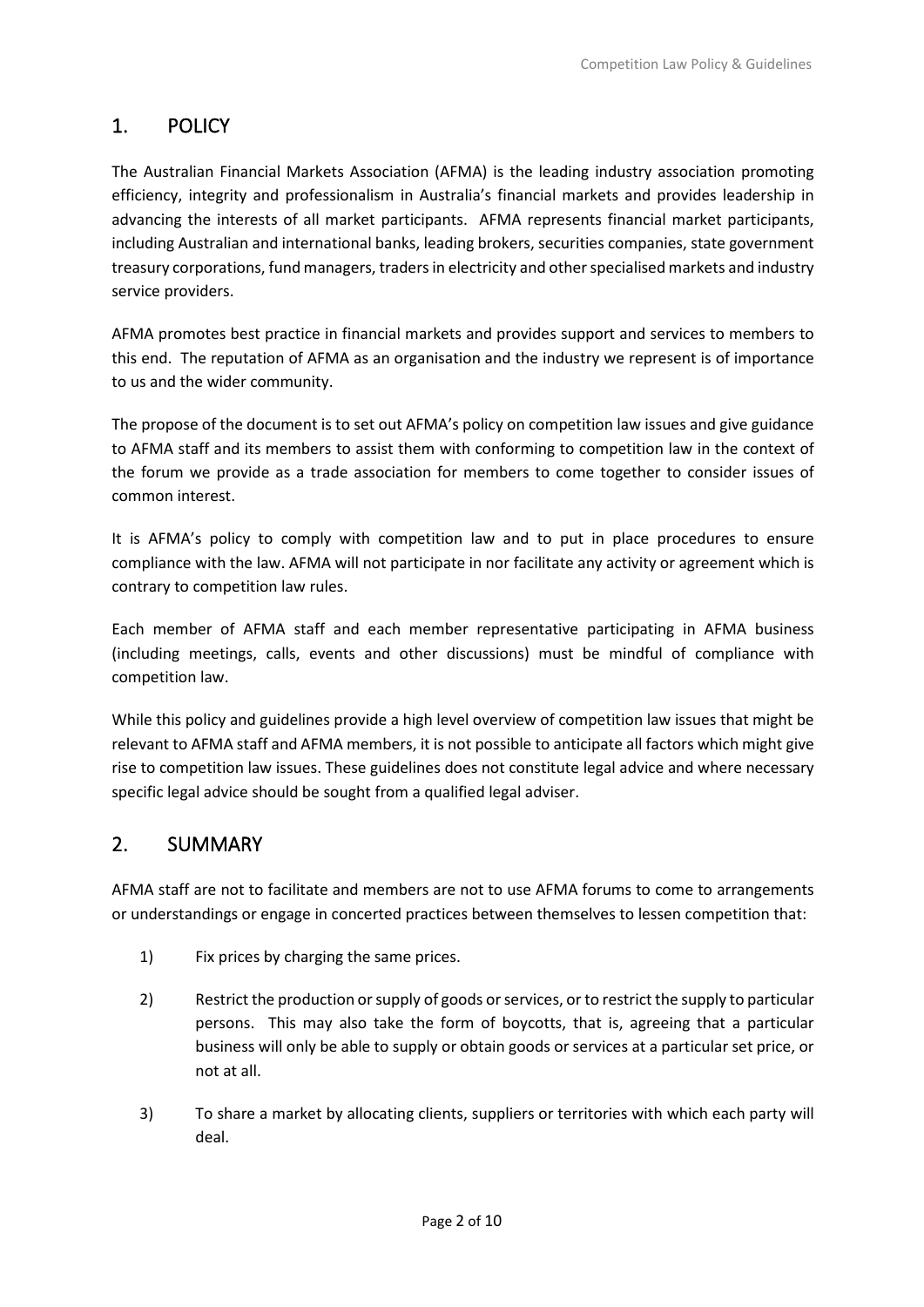- 4) Rig the outcome of a tender process, such as by agreeing not to enter a bid or to enter a bid with the intention that it is rejected.
- 5) Disclose future prices to competitors in private or give away other competitively sensitive information intending competitors to act upon it.
- 6) Disclose information (in public or in private) for the purpose of substantially lessening competition in a market.

## <span id="page-4-0"></span>3. PROHIBITIONS AGAINST CARTELS AND MISUSE OF MARKET POWER

#### <span id="page-4-1"></span>3.1. Restricting Competition - Agreements and Concerted Practices

Cartel behaviour that restricts competition through agreements or concerted practices is prohibited.

In order to ensure they do not breach the *Competition and Consumer Act 2010* (CCA) the Australian Competition & Consumer Commission (ACCC) advises industry associations to be careful not to impede competition by imposing rules about membership, industry standards and other types of conduct that are overly restrictive. Members must not use the association network and meetings as an opportunity and venue to make anti-competitive agreements or engage in a concerted practice relating to cartel conduct by way of price fixing, output restrictions, market sharing or bid rigging which has the purpose, or likely effect of, substantially lessening competition.

Cartel provisions which are found in *Part IV, Division 1* of the CCA (see section 45) contains a parallel civil and criminal regime for cartel conduct. The prohibitions against entering into agreements with competitors or engaging in concerted practices are broadly categorised into 4 types of cartel conduct, which are subject to both civil and criminal penalties, and apply to both organisations and individuals.

This cartel conduct includes:

- 1) Price fixing: agreeing with a competitor to charge the same prices.
- 2) Output restrictions: agreeing with a competitor to restrict the production or supply of goods or services, or to restrict the supply to particular persons. This may also take the form of boycotts, that is, agreeing that a particular business will only be able to supply or obtain goods or services at a particular set price, or not at all.
- 3) Market sharing: agreeing with a competitor to allocate customers, suppliers or territories with which each party will deal.
- 4) Bid-rigging: making an agreement with a competitor that has the effect of rigging the outcome of a tender process, such as by agreeing not to enter a bid or to enter a bid with the intention that it is rejected.

Arrangements or understandings do not need to be in writing - any communication with another person which is or may be a competitor and from which each party has an expectation of how the other will act is sufficient. A concerted practice is any form of cooperation between two or more firms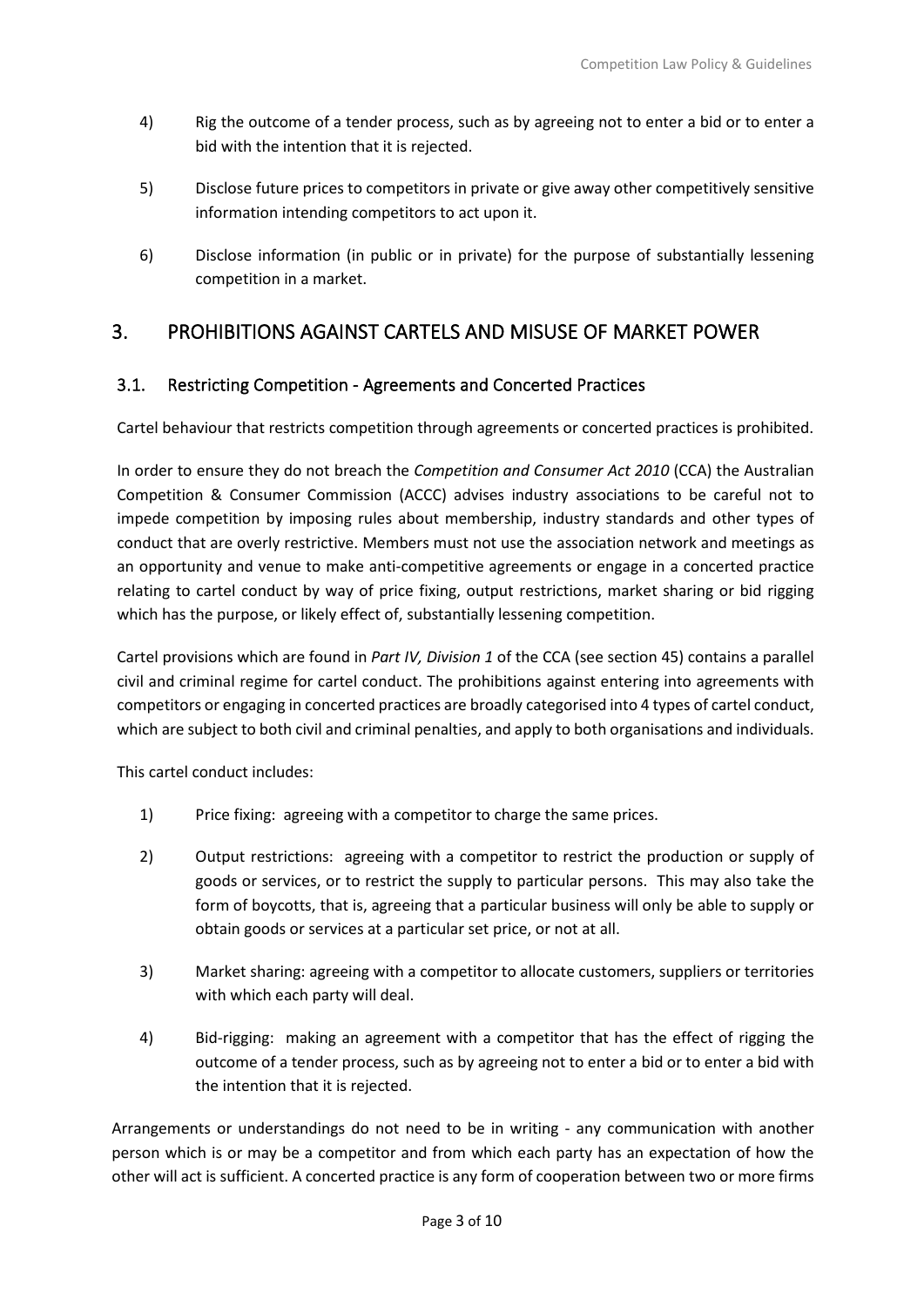(or people) or conduct that would be likely to establish such cooperation, where this conduct substitutes, or would be likely to substitute, cooperation in place of the uncertainty of competition.

#### <span id="page-5-0"></span>3.2. Misuse of Market Power

In addition to the prohibited cartel conduct noted above, there is also prohibited conduct in relation to a misuse of market power where a party has substantial market power and makes any contract, arrangement or understanding which has the purpose, or has or is likely to have the effect, of substantially lessening competition. (See section 46 of the CCA)

Such misuse of market power includes:

- 1) Third line forcing: supplying goods or services, or offering a discount, to a customer (including a student) on condition that the customer buys goods or services from a third person. It is acceptable to recommend the product of a third person to a customer but not to force those other products on your customer as a condition of dealing with you (on preferential terms or otherwise).
- 2) Misuse of market power: using a substantial degree of power in a market (geographical or in a particular course area) to eliminate or damage a competitor, prevent a competitor from entering the market, or deter or prevent competitive conduct in that market. Particularly relevant here, would be to provide goods or services at below cost for a sustained period in order to prevent or deter a potential competitor.
- 3) Exclusive dealing: involves either (a) supplying goods or services on the condition that a person does not acquire goods or services from another supplier, or (b) purchasing goods or services on the condition that the supplier does not supply goods or services to a competitor.
- 4) Resale price maintenance (preventing discounting): supplying goods or services on condition that the purchaser will not re-sell them below a price specified by the supplier (or refusing to supply the goods or services if the purchaser refuses to accept such a condition). This would include offering an incentive to a purchaser (such as a discount) if the purchaser agrees not to re-sell below the specified price. A recommended price is acceptable but there must be no obligation to comply with the recommendation.
- 5) Anti-competitive share acquisitions (including mergers): acquiring (directly or indirectly) shares or assets of a company if it is likely to substantially lessen competition in a market.

While AFMA as a trade association given its nature could not itself engage in such activities, AFMA is not to be used as a forum to facilitate the misuses of market power cited in this Section 3.2.

The remainder of these Guidelines deals with area of cartel conduct, which is directed at parties cooperating in a way which could lessen competition. A trade association like AFMA which acts as forum for legitimate cooperation on regulatory policy and other matters of common concern requires particular caution and mindfulness of anti-cartel law.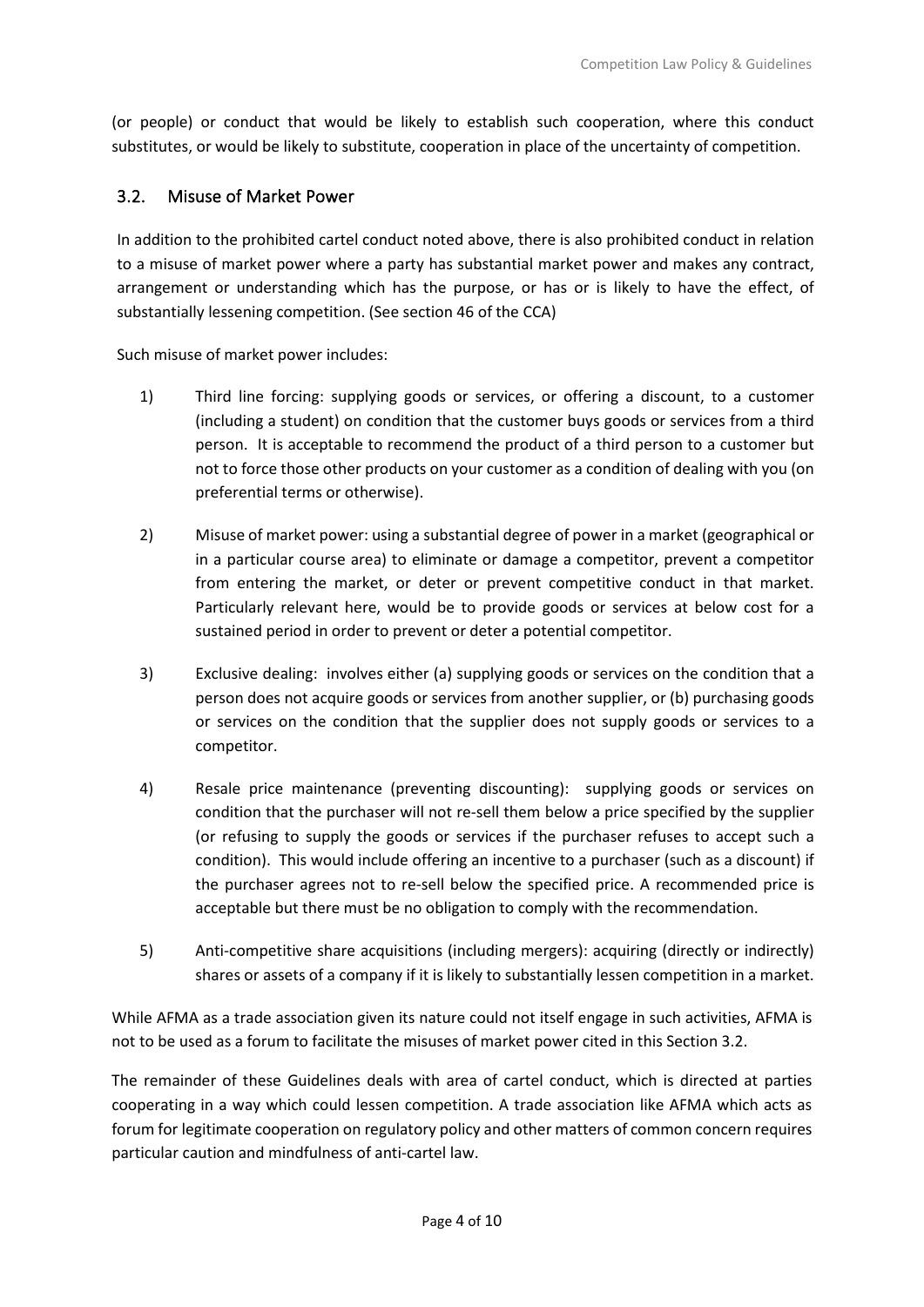## <span id="page-6-0"></span>4. CONCEPTS

#### <span id="page-6-1"></span>4.1. Contract, Arrangement or Understanding

Contracts, arrangements or understandings need not be in writing, nor be legally enforceable. All there need be is communication with another person from which each person has an expectation of how the other will act.

An arrangement or understanding involves a meeting of the minds between parties. Examples include parallel conduct, collusion, similar pricing, evidence of opportunities for parties to arrive at an understanding or evidence that parties are acting according to a plan.

#### <span id="page-6-2"></span>4.2. Concerted Practice

A concerted practice may be thought of as any form of cooperation between two or more persons, or conduct that would be likely to establish such cooperation. An anti-competitive concerted practice arises where parties substitute cooperation between them for the uncertainty of competition. It captures cooperative behaviour or communication between separate entities which falls short of the commitment required by Australian courts to establish a contract, arrangement or understanding. A concerted practice may consist of a one off event or a pattern of conduct, usually involving the disclosure of commercially sensitive information. Such information exchanges may occur directly, or through an intermediary such as a trade association, supplier or distributor.

While it may be the more common case that parties will be competitors or potential competitors, there is no requirement that persons engaging in a concerted practice are competitors or potential competitors in a relevant market. Depending on the nature of their involvement in a concerted practice, other parties such as suppliers, distributors, trade or professional associations and consultants may engage in a concerted practice.

A business is at risk of engaging in a concerted practice with the purpose, effect or likely effect of substantially lessening competition if it replaces or reduces competitive, independent decision making by cooperating with its competitors regarding decisions such as:

- how the business determines the price of its products or services
- where the business sells its products or services
- to whom the business sells its products or services
- whether the business bids for a tender and/or the terms of a tender or
- the quantity of the product the business offers or produces.

Communication between parties engaging in a concerted practice may occur in many ways. For example, a concerted practice may involve communications occurring:

- in public (including through public statements to the media) or in private
- in formal or informal settings
- with or without the involvement of agents or other intermediaries.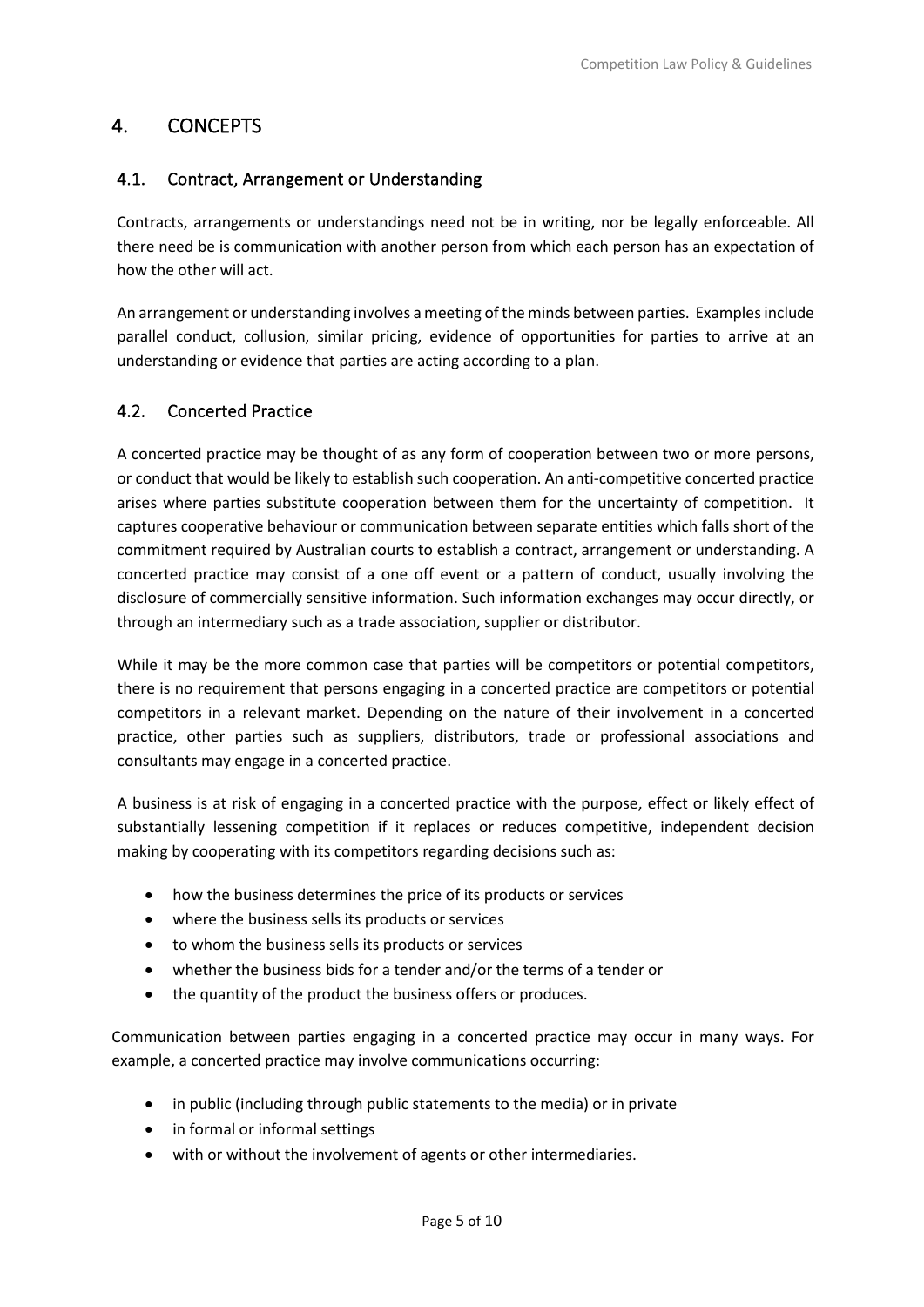Most commonly, concerted practices will involve a pattern of cooperative behaviour or communications between two or more persons. However, depending on the circumstances, a concerted practice may arise from a single instance of information being provided by one person to one or more other persons. It is not necessary for ACCC to identify specific communications to establish the existence of a concerted practice. For example, it may be possible for the ACCC to infer that a specific outcome or behaviour was only possible as a result of communications between parties.

#### <span id="page-7-0"></span>4.3. Purpose or Effect

The purpose need not be a sole purpose but must be a substantial purpose which can be inferred from the nature of the arrangement, the circumstances in which it was made and its likely effect.

Conduct that is conditionally prohibited is only prohibited if it has the "purpose, effect or likely effect" of substantially lessening competition in the relevant market. These words are very wide and cover situations where an entity:

- intends to substantially lessen competition and succeeds;
- intends to substantially lessen competition and fails; or
- does not intend to substantially lessen competition but its actions have that effect.

An entity's conduct might consist of more than one purpose and only one purpose might be anticompetitive. The CCA will be breached if the anti-competitive purpose is a substantial one.

#### <span id="page-7-1"></span>5. CONDUCT UNACCEPTABLE IN AFMA

#### <span id="page-7-2"></span>5.1. No price fixing

For members of a trade association such as AFMA where collaborative meetings occur on a regular basis about market issues and conditions particular attention should be paid to the price fixing provisions.

One type of cartel conduct occurs where competitors make a provision of a contract, arrangement or understanding which has the purpose, effect, or likely effect of fixing, controlling or maintaining the price, or a component of the price, of goods or services that each of the competitors supply, or acquire.

Another, related, type of cartel conduct, as defined, occurs where competitors give effect to a provision of a contract, arrangement or understanding which has the purpose, effect, or likely effect of fixing, controlling or maintaining the price, or a component of the price, of goods or services that each of the competitors supply, or acquire.

Potential consequences of a price fixing breach, or an attempted breach, of the prohibitions on price fixing may have potentially serious consequences.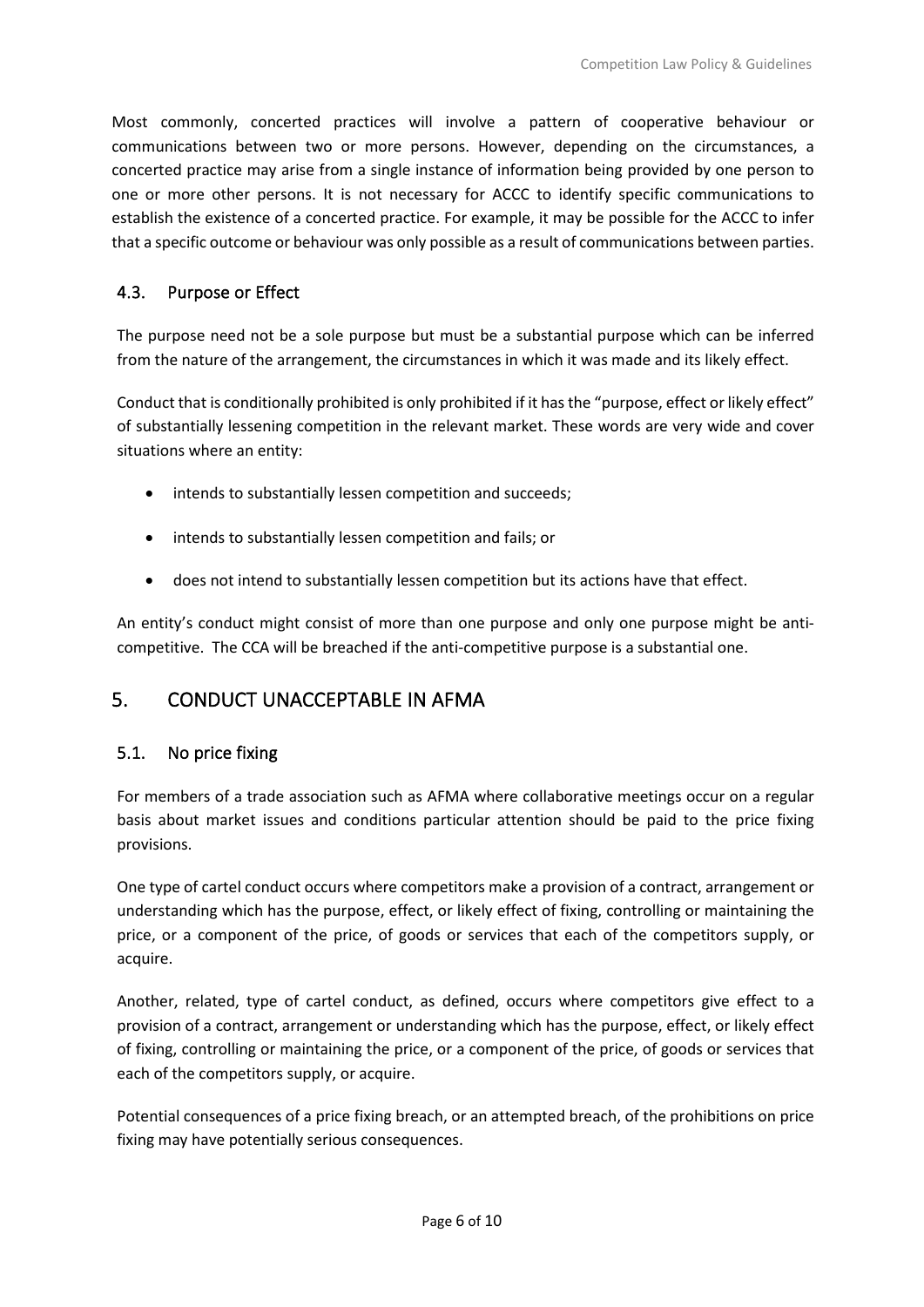For individuals who are found to have intentionally participated in each of the elements necessary for a finding of a breach or an attempted breach of the prohibitions, the potential consequences (for each instance) include up to 10 years imprisonment, orders banning them from being involved in the management of companies, and pecuniary penalties of up \$500,000.

For companies which are found to have breached, or attempted to breach the prohibitions, the potential consequences (for each instance) include pecuniary penalties of up to the greater of \$10 million, 3 x the gain from the breach or, if the gain from the breach cannot be ascertained, up to 10% of the group's Australian turnover in the previous year.

In addition, individuals and companies may be ordered to pay legal costs and civil damages.

#### *Price fixing*

- Discussions and, most importantly, agreements with competitors about prices are not to be engaged in by members in AFMA forums.
- Take care to ensure that financial product prices are established through market mechanisms and not through discussion among AFMA members.
- Importantly, each of these prohibitions the making of a price fixing provision and the giving effect to a price fixing provision – requires "a commitment to act" in accordance with the provision. That is, it is necessary for the competitors who are party to the price fixing provision to commit to set their prices in accordance with the provision. A mere hope that something might be done, or that other members of AFMA might act in a similar way, is not a commitment to act in accordance with the resolution.

#### <span id="page-8-0"></span>5.2. No market sharing

When competitors agree to divide or allocate consumers, suppliers or territories between themselves, they are engaging in market sharing. This conduct is prohibited as it results in businesses sheltering from competition and denying clients the benefit of choice.

Such actions include:

- 1) allocating clients by geographic area
- 2) dividing contracts within an area
- 3) agreeing not to compete for established consumers
- 4) agreeing not to produce each others' products or services
- 5) agreeing not to expand into a competitor's market.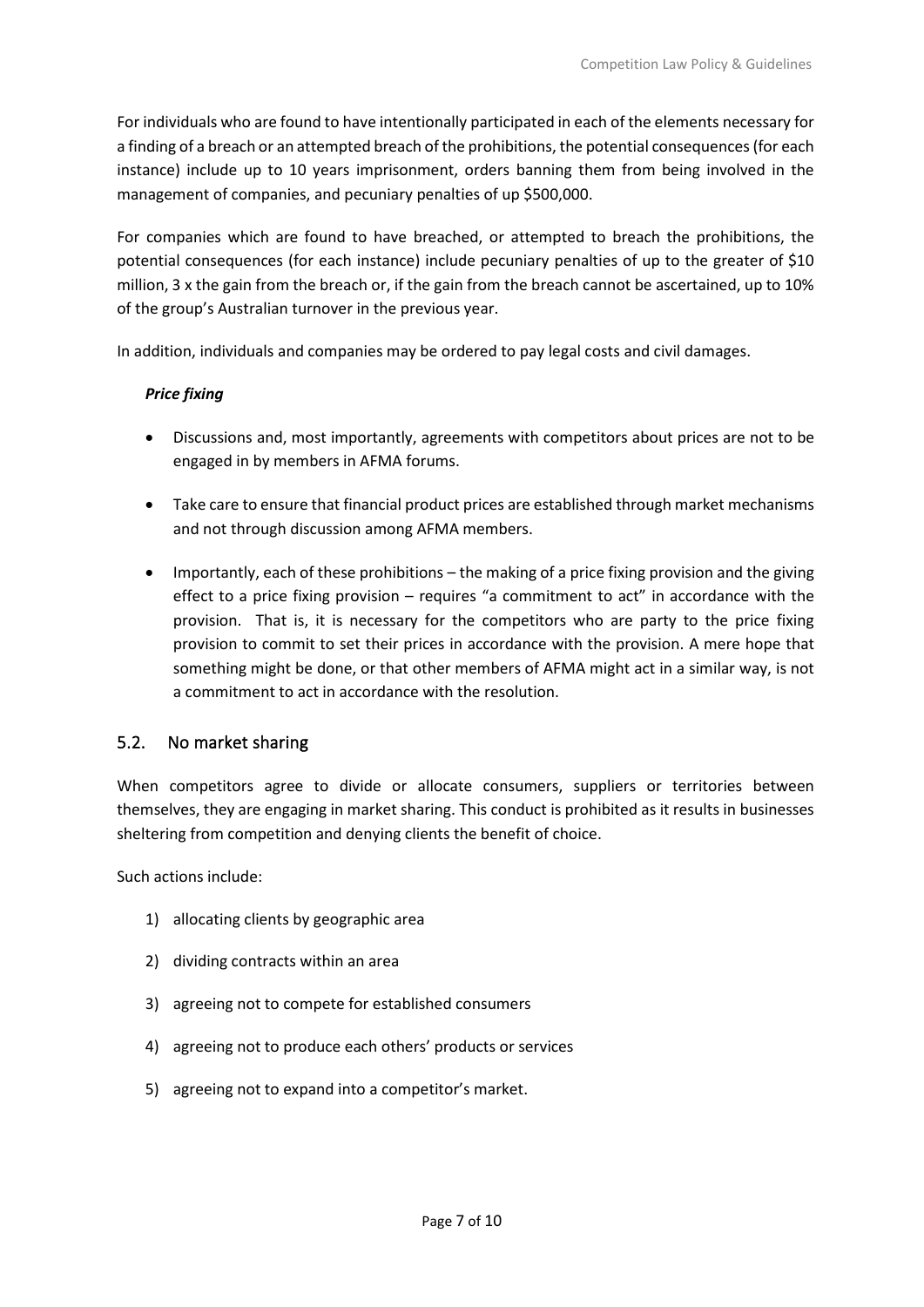#### *Market sharing*

- Agreements between competitors to divide or allocate any consumers, suppliers or territories are prohibited and are not to be proposed or considered within AFMA forums.
- Markets should operate freely, and should be driven by competition, not agreements between competing members.

#### <span id="page-9-0"></span>5.3. Bid rigging

Where competitors agree to ensure that bids for a tender are submitted (or withheld) in a particular way, they are engaging in bid rigging. This type of conduct is also known as collusive tendering. It breaches the cartel provisions of the CCA.

There are a number of different types of bid rigging behaviour to be aware of and avoid.

These include:

- Cover bidding—where competitors agree that one member of the group will 'win' the tender, as all the other competitors agree to bid over a certain amount.
- Bid suppression—where one or more competitors agree not to submit a tender.
- Bid withdrawal—where a business withdraws a winning bid so another will be successful.
- Bid rotation—where businesses agree to take turns at winning tenders so that each business receives an equal amount of jobs.
- Non-conforming bids—where one or more competitors deliberately include unacceptable terms and conditions so that their tender will be excluded and another will be successful.

#### *Bid-rigging*

Members are not to make any agreements in AFMA forums with competitors about how you will tender for bids through AFMA forums.

#### <span id="page-9-1"></span>5.4. No communication of future pricing

A concerted practice which has the purpose of harming competition may be discerned where competitively sensitive information, such as the planned future pricing of a client service or financial product, is exchanged between competitors in circumstances where:

- the information is given with the expectation or intention that the recipient will act on the information when determining its conduct in the market; and
- the recipient acts or intends to act on the sensitive information, or fails to positively reject the information.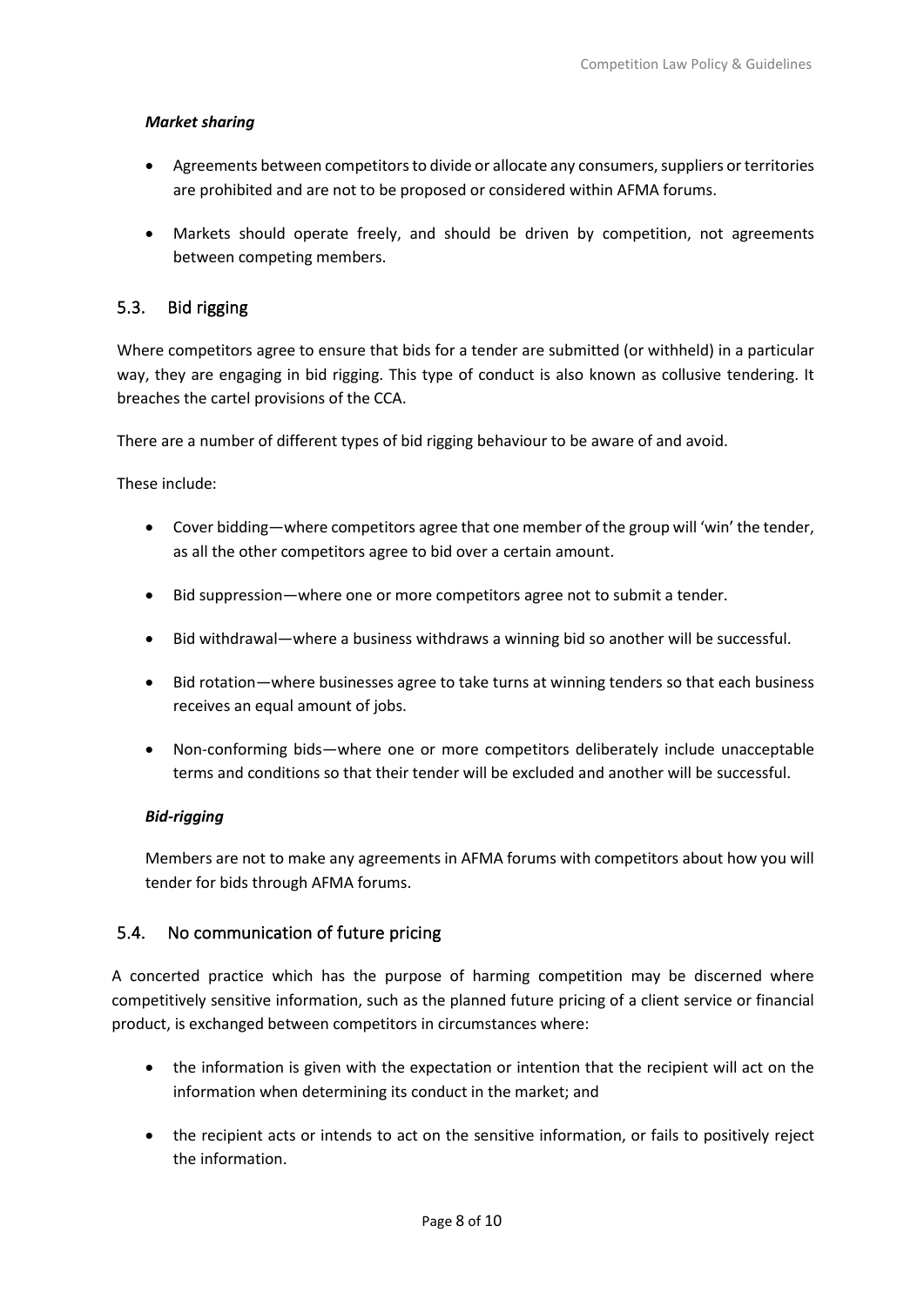#### *No communication of future pricing*

- Members are not to communicate their future pricing in an AFMA forum
- Other competitively sensitive information is not to be communicated in an AFMA forum in the expectation or with the intention that other members may act on such information.

#### <span id="page-10-0"></span>5.5. No output restrictions

Output restrictions are when competitors agree to prevent, restrict or limit the supply of goods and/or services, with the purpose or effect of driving the price of these items higher due to their lack of availability. The cartel rules are breached where a coordinated agreement is made between businesses to collectively control the supply of goods or services.

#### *Output restrictions*

• Agreements with between members about controlling (including limiting) the supply of goods or services to clients are not permitted.

#### <span id="page-10-1"></span>5.6. No boycotts—exclusionary agreements

If an agreement is made between competitors that prevents, restricts or limits dealings with an individual supplier or client, or group of suppliers or clients, those competitors are engaging in exclusionary behaviour in breach of the CCA. This also applies where one business attempts to induce other businesses to enter into such an agreement.

The CCA also prohibits secondary boycotts if they are engaged in for the purpose and would have, or are likely to have, the effect of causing substantial loss or damage to a business or competitor. As the name suggests, a secondary boycott could, for example, involve conduct by two businesses to hinder or prevent another business from supplying to, or acquiring goods or services from, a fourth person.

#### *Boycotts*

- Do not make boycott agreements with your competitors for the purpose of preventing, restricting or limiting your dealings with suppliers or consumers.
- Do not attempt to induce anyone to limit their dealings with other businesses.
- Set the terms and conditions of your agreements with suppliers and consumers independently, while taking care that they comply with the CCA more broadly.

#### <span id="page-10-2"></span>5.7. No agreements to deal exclusively

Exclusive dealing arrangements involve the imposition of limitations by one business on the supply or acquisition of products or services by another business or consumer. These limitations often take the